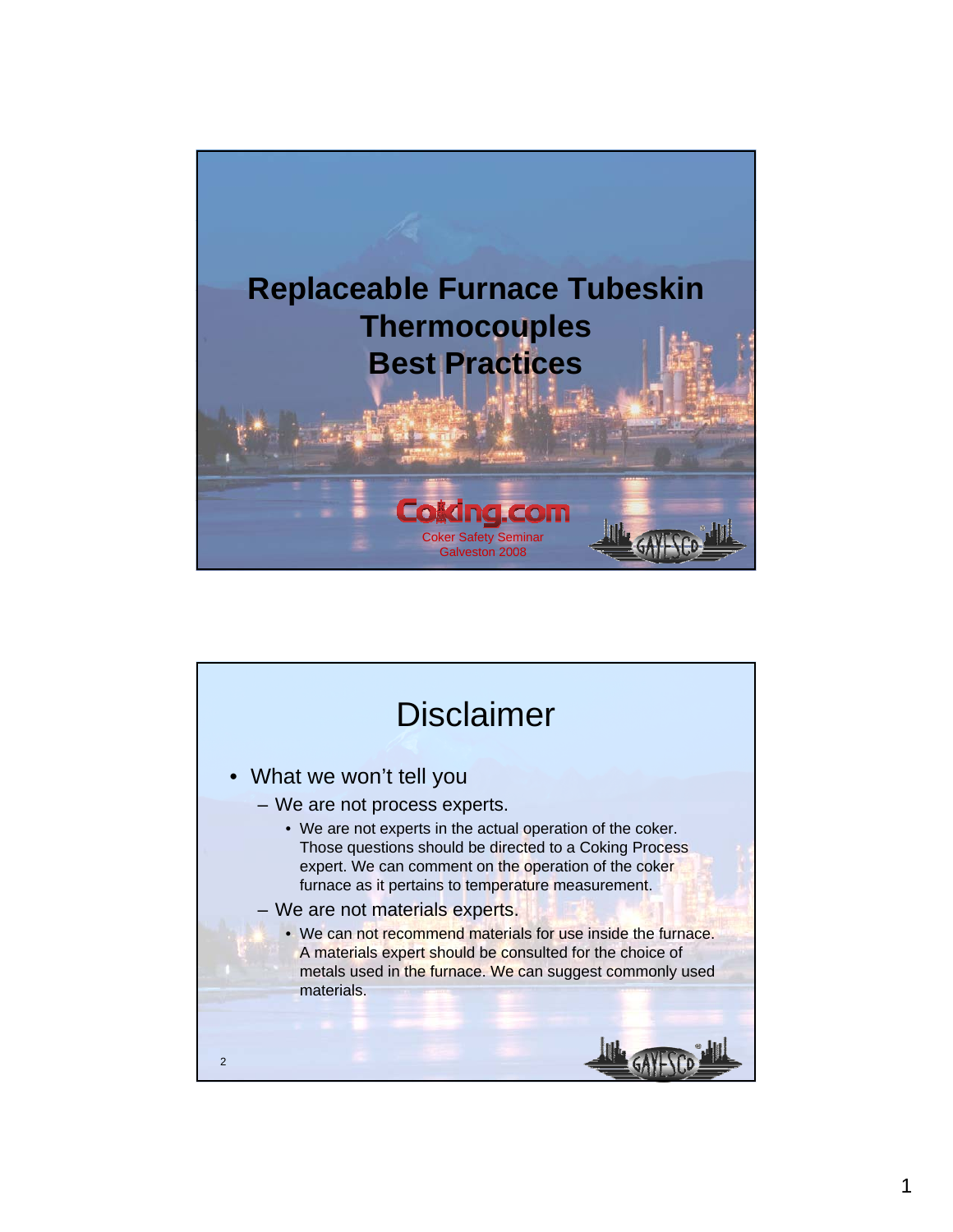

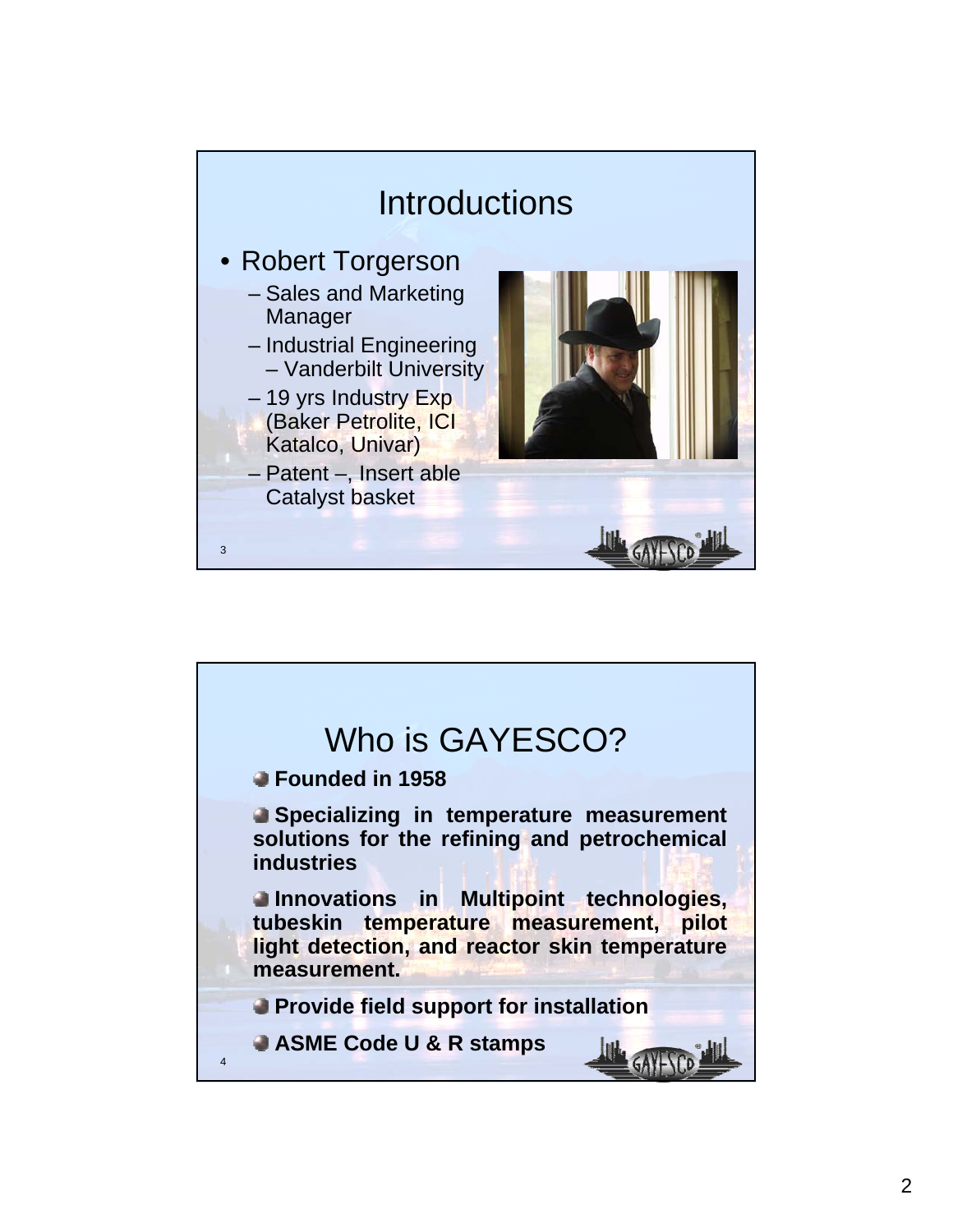

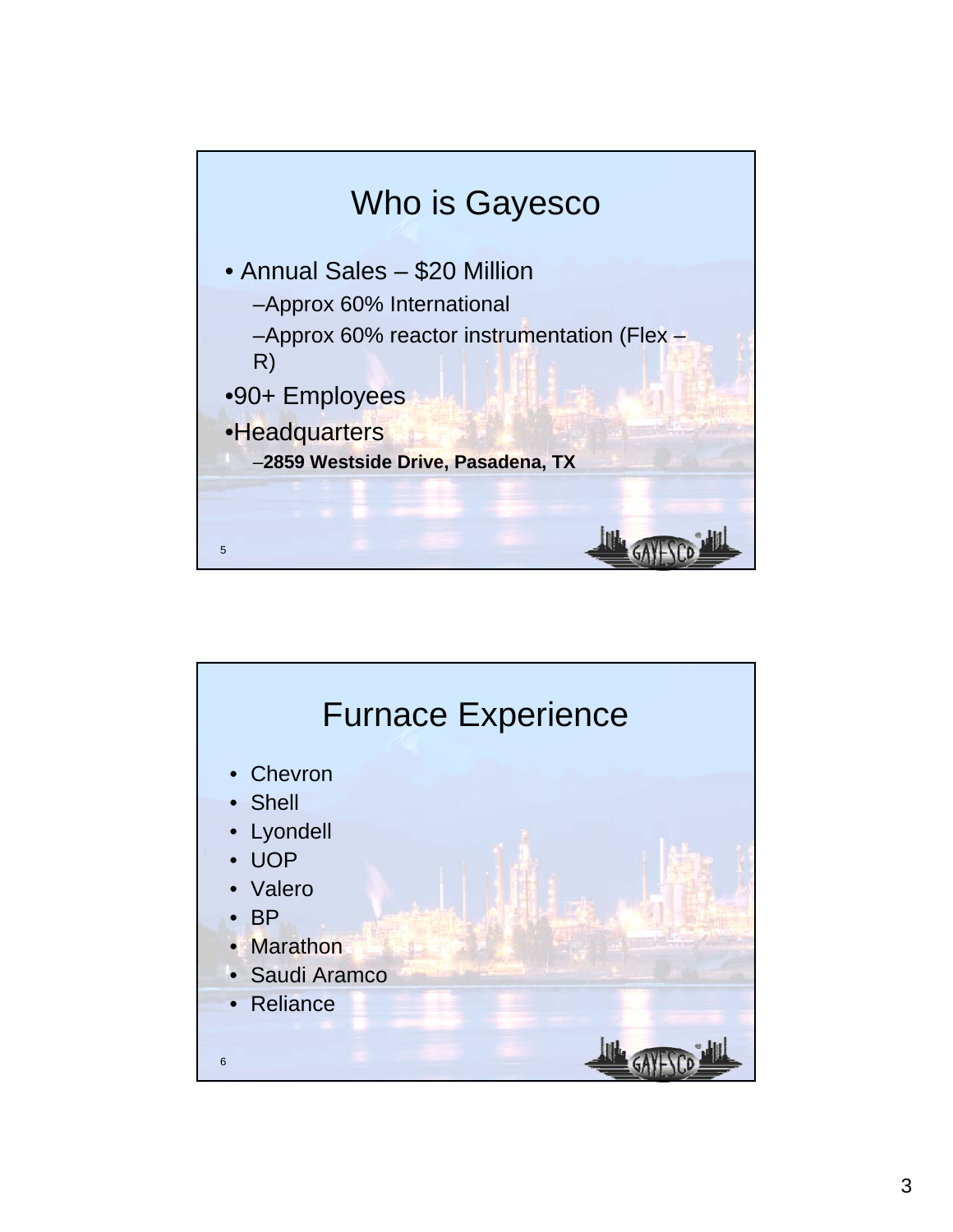

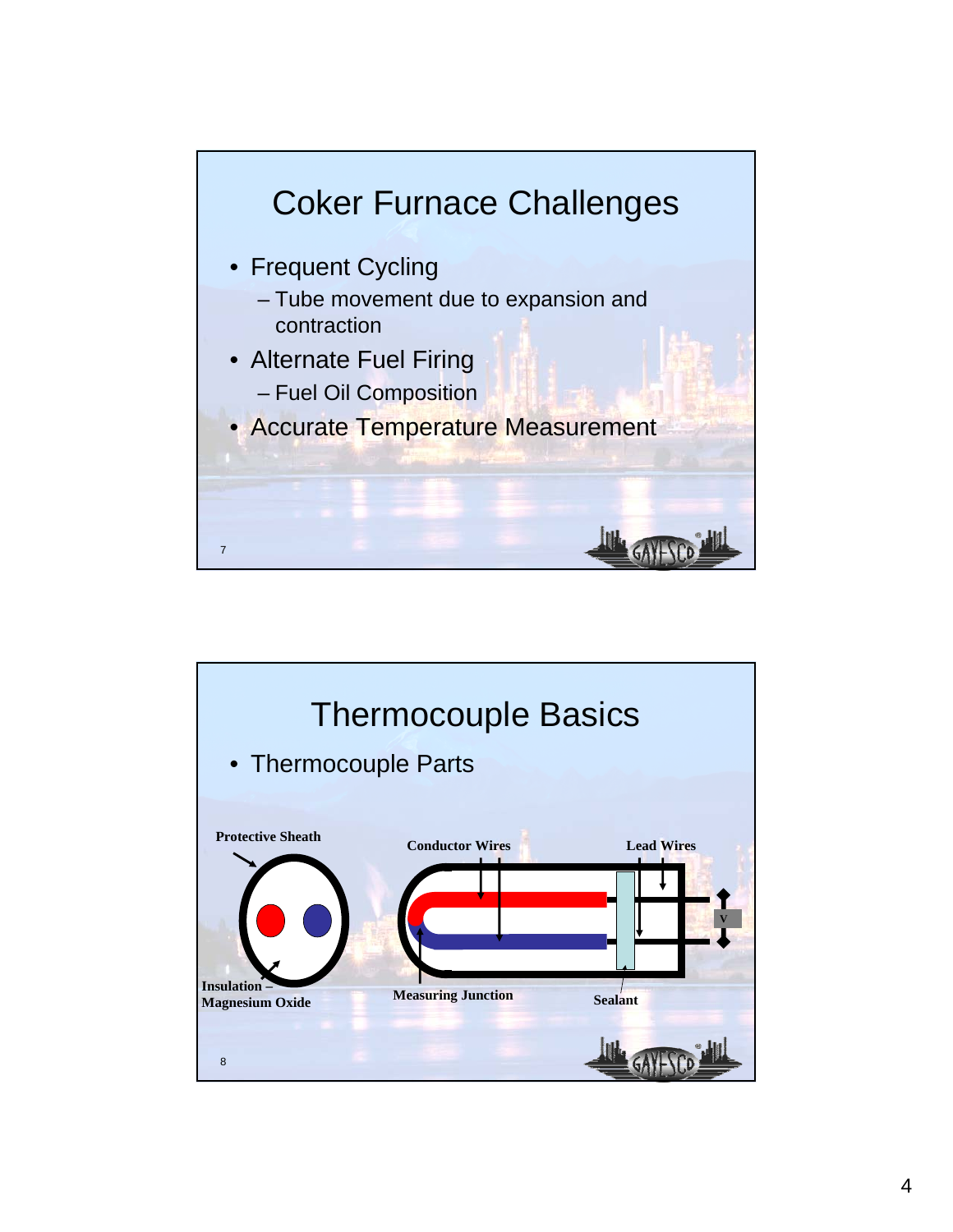| Iron vs Nickel Copper alloy<br>J<br><b>Copper vs Nickel Copper alloy</b><br>т<br><b>Nickel Chrome Vs Nickel Manganese</b><br>K<br>- silicon aluminum alloy<br>Nickel Chrome vs Nickel copper alloy<br>Е<br><b>Nickel Chromium Silicon alloy vs</b><br>N<br>nickel silicon magnesium alloy<br><b>Platinum-Rhodium alloy vs Platinum</b><br>S<br><b>Platinum-Rhodium alloy vs Platinum</b><br>$\mathsf{R}$<br>Platinum-Rhodium alloy vs Platinum-<br>B<br><b>Rhodium alloy</b> | <b>Thermocouple Types</b> | <b>Principle Wire Constituents</b> |
|------------------------------------------------------------------------------------------------------------------------------------------------------------------------------------------------------------------------------------------------------------------------------------------------------------------------------------------------------------------------------------------------------------------------------------------------------------------------------|---------------------------|------------------------------------|
|                                                                                                                                                                                                                                                                                                                                                                                                                                                                              |                           |                                    |
|                                                                                                                                                                                                                                                                                                                                                                                                                                                                              |                           |                                    |
|                                                                                                                                                                                                                                                                                                                                                                                                                                                                              |                           |                                    |
|                                                                                                                                                                                                                                                                                                                                                                                                                                                                              |                           |                                    |
|                                                                                                                                                                                                                                                                                                                                                                                                                                                                              |                           |                                    |
|                                                                                                                                                                                                                                                                                                                                                                                                                                                                              |                           |                                    |
|                                                                                                                                                                                                                                                                                                                                                                                                                                                                              |                           |                                    |
|                                                                                                                                                                                                                                                                                                                                                                                                                                                                              |                           |                                    |

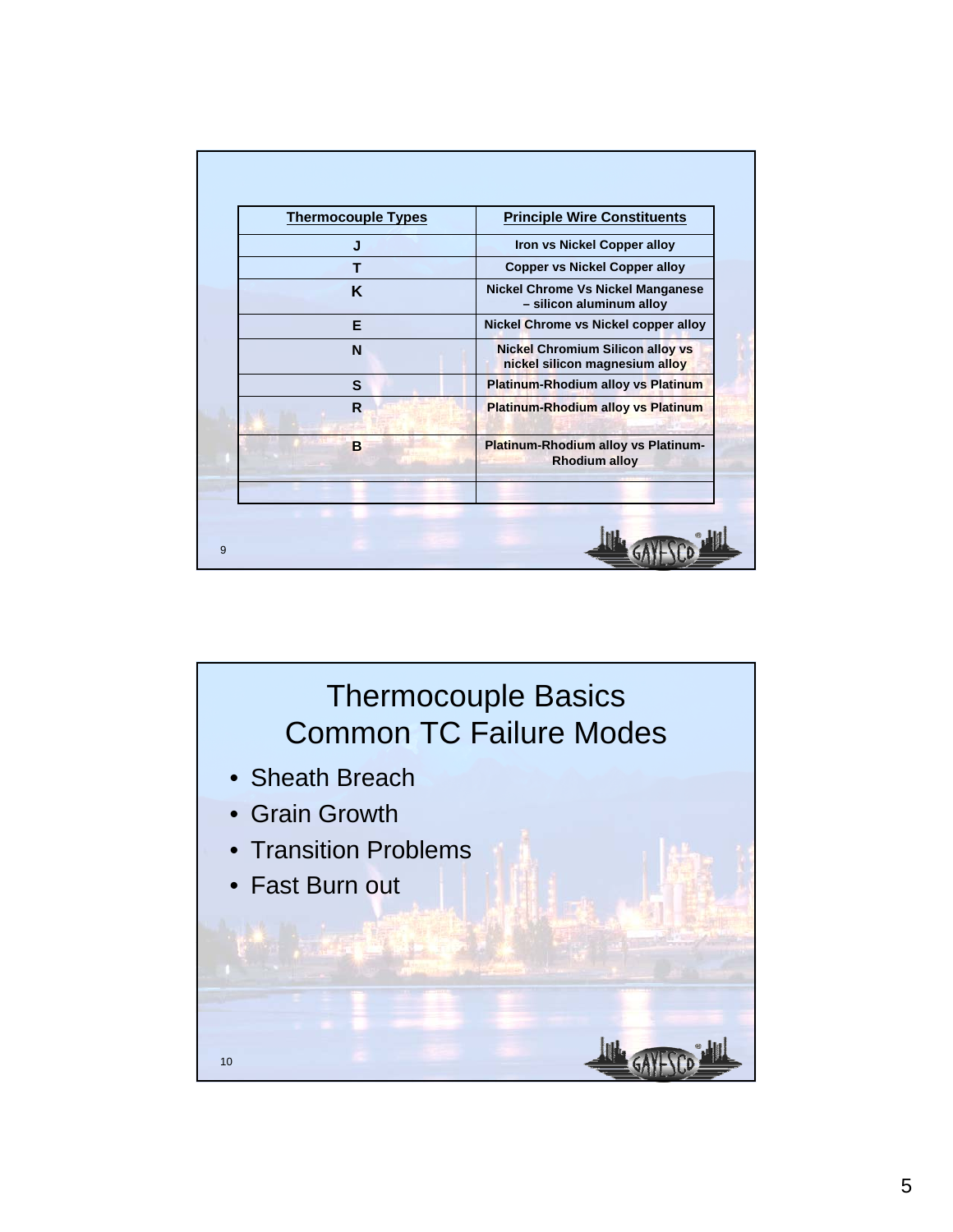

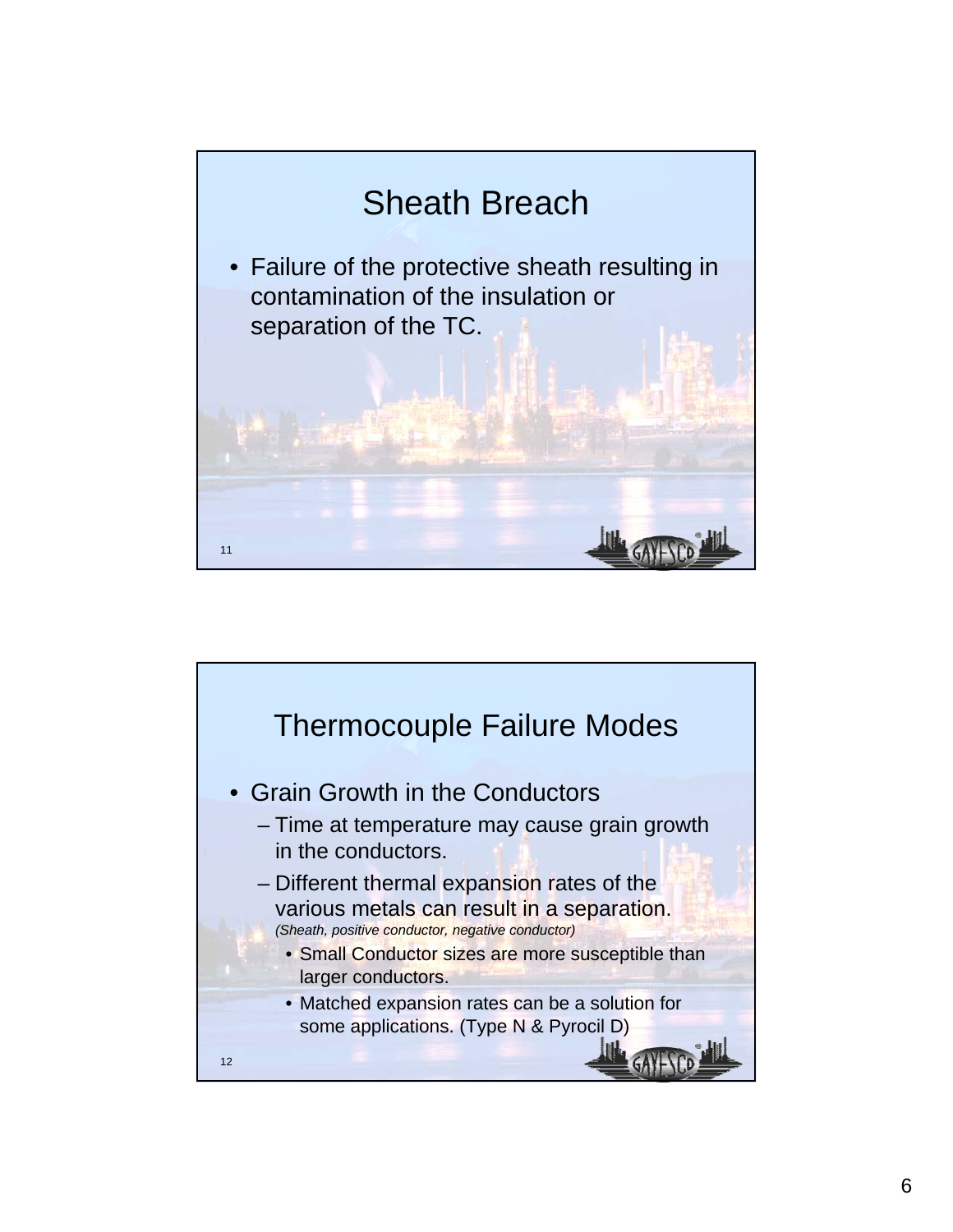

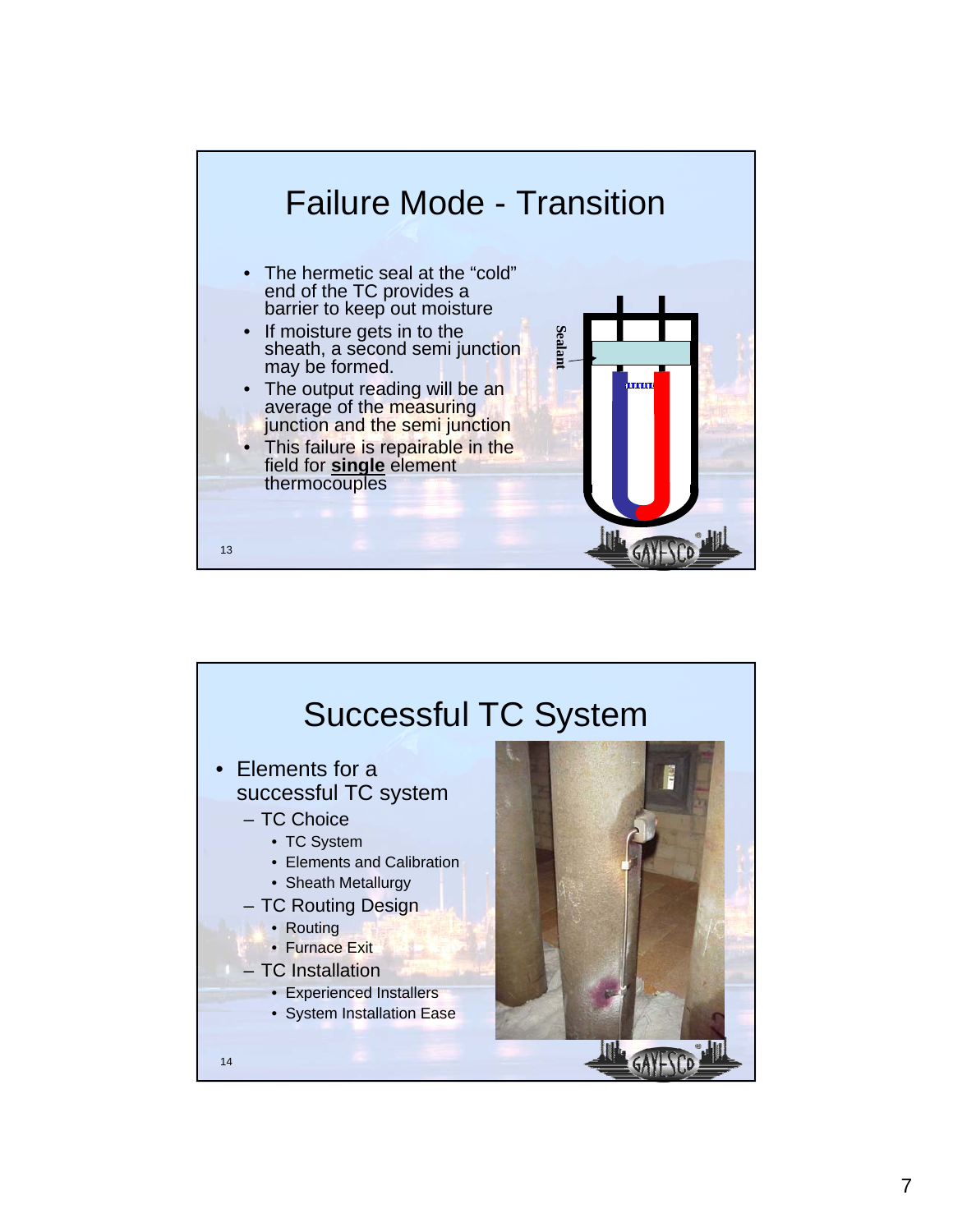

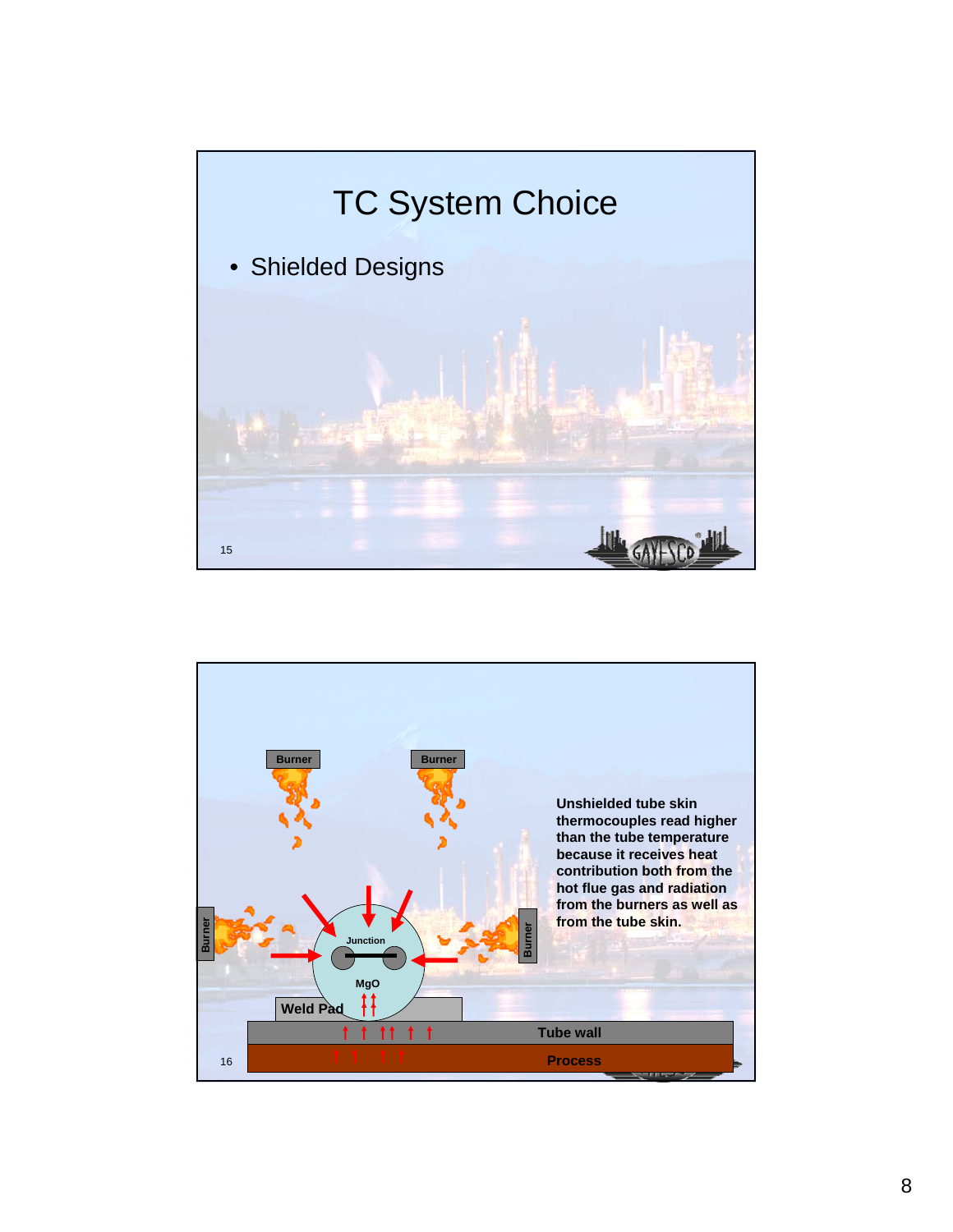

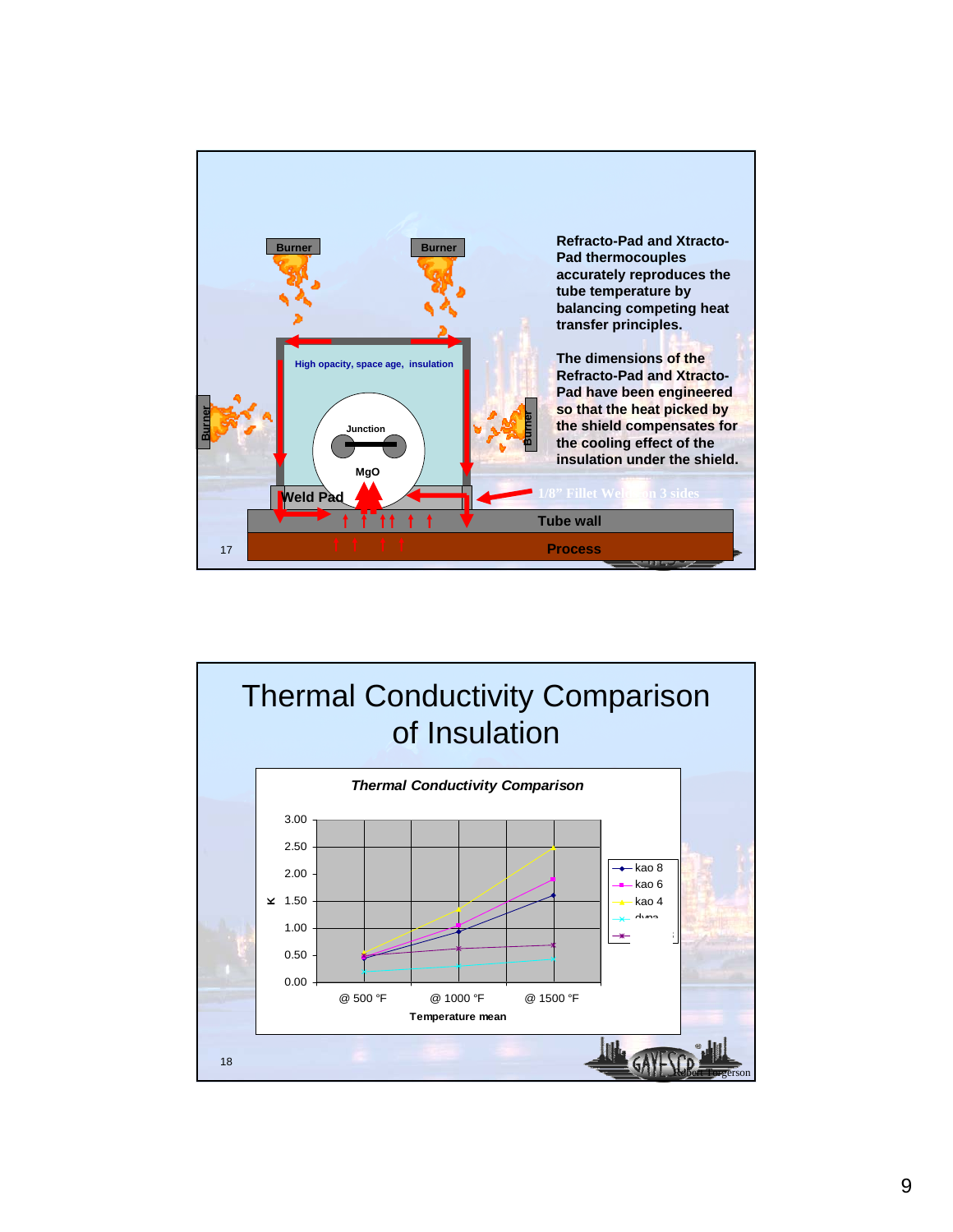

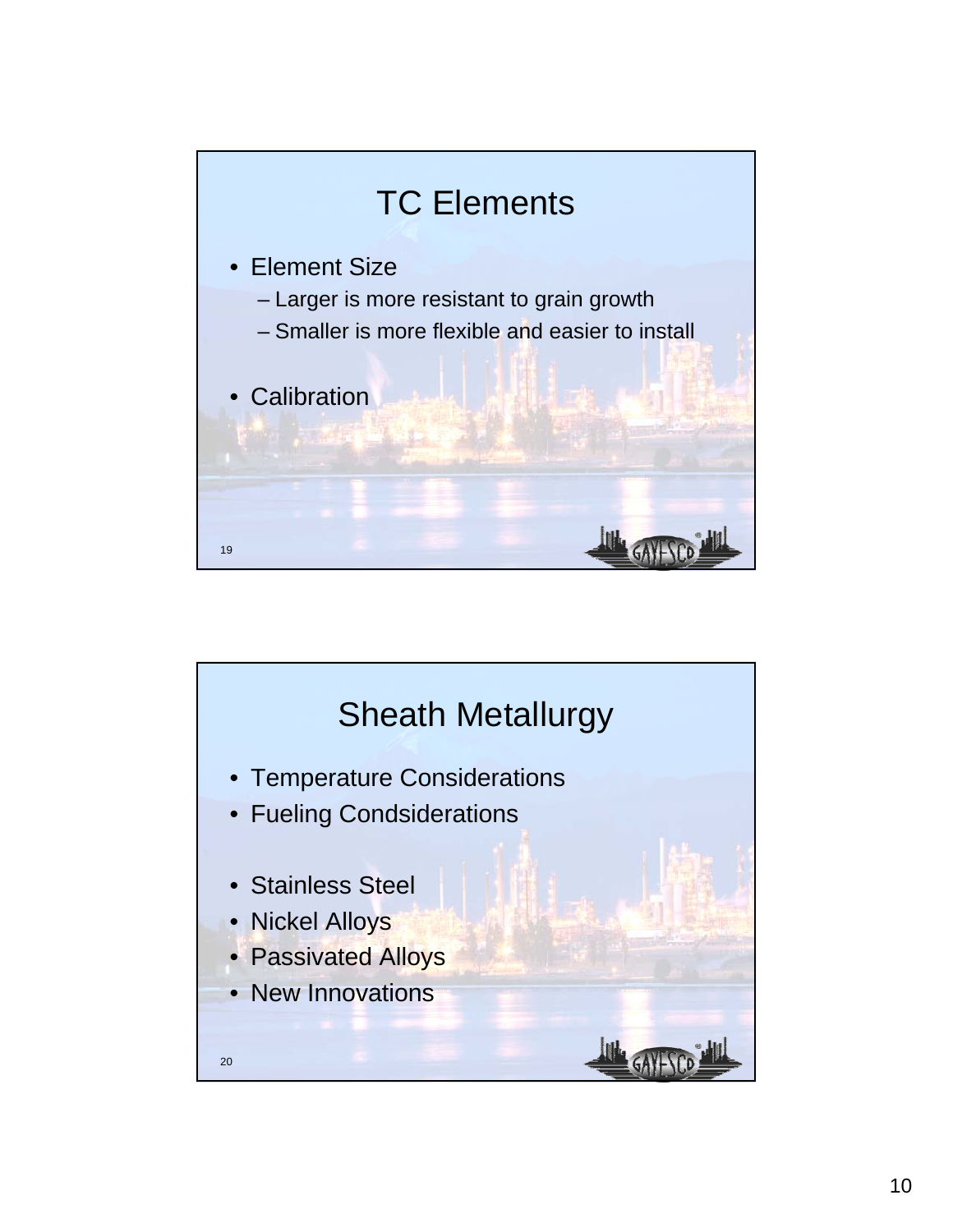

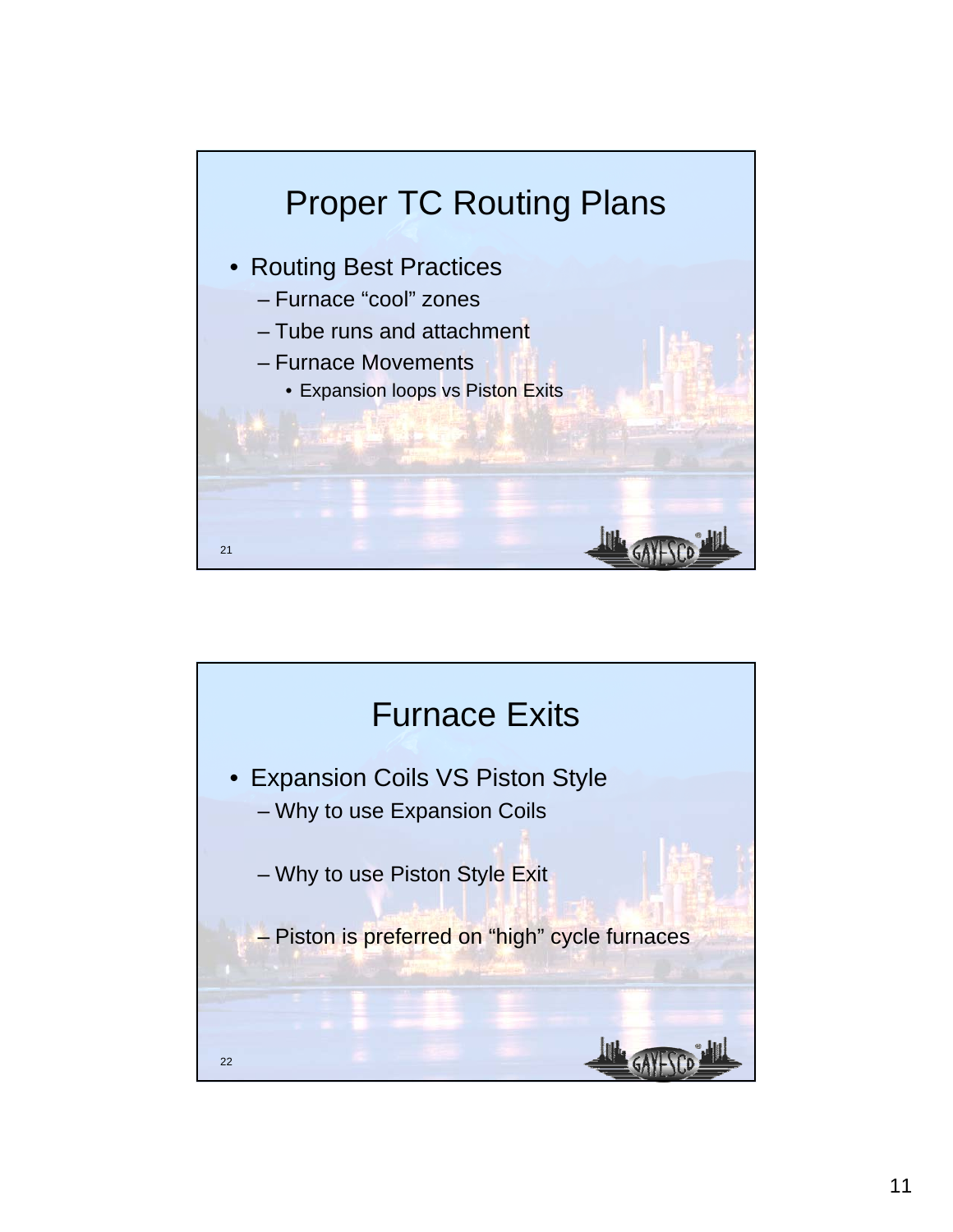

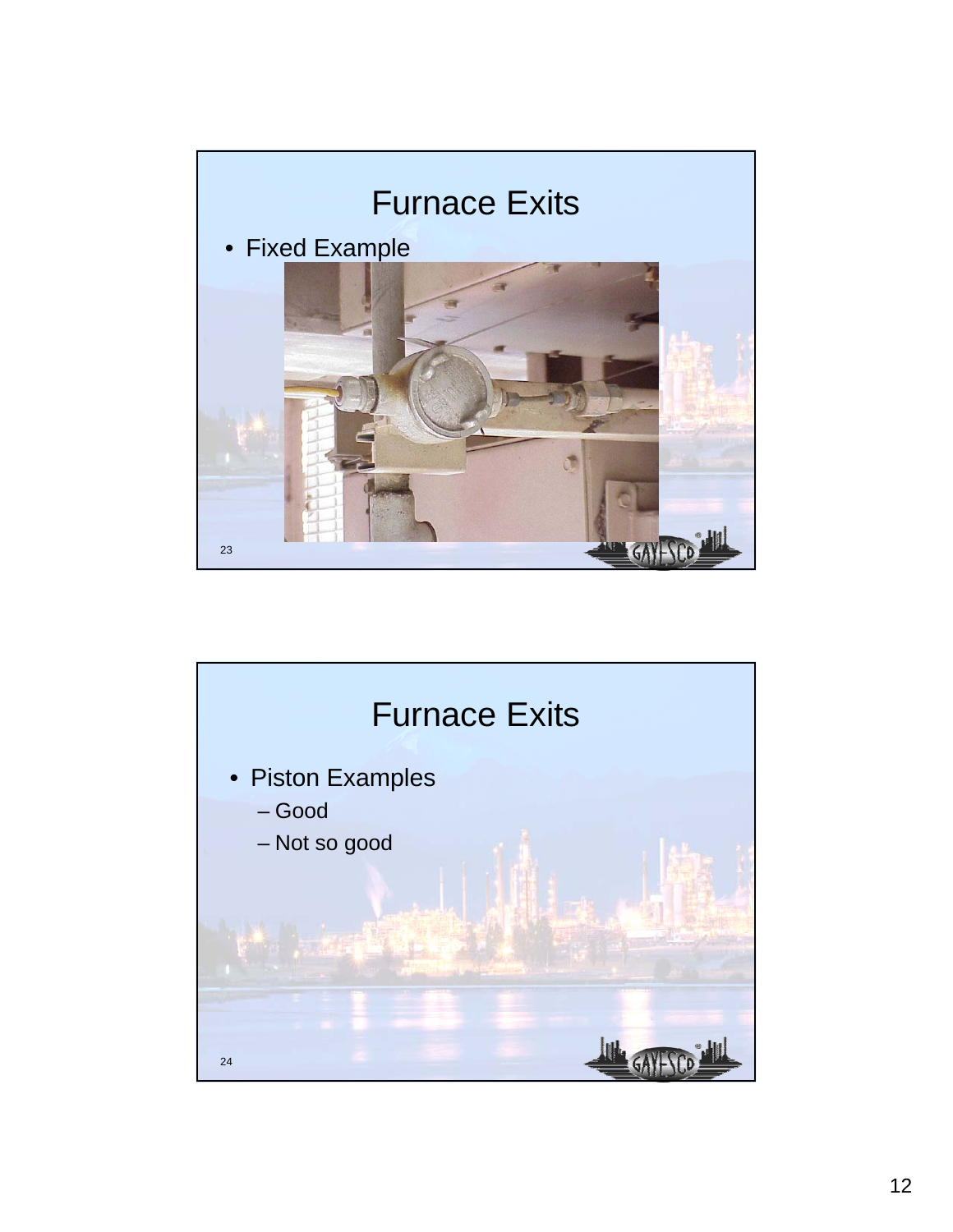